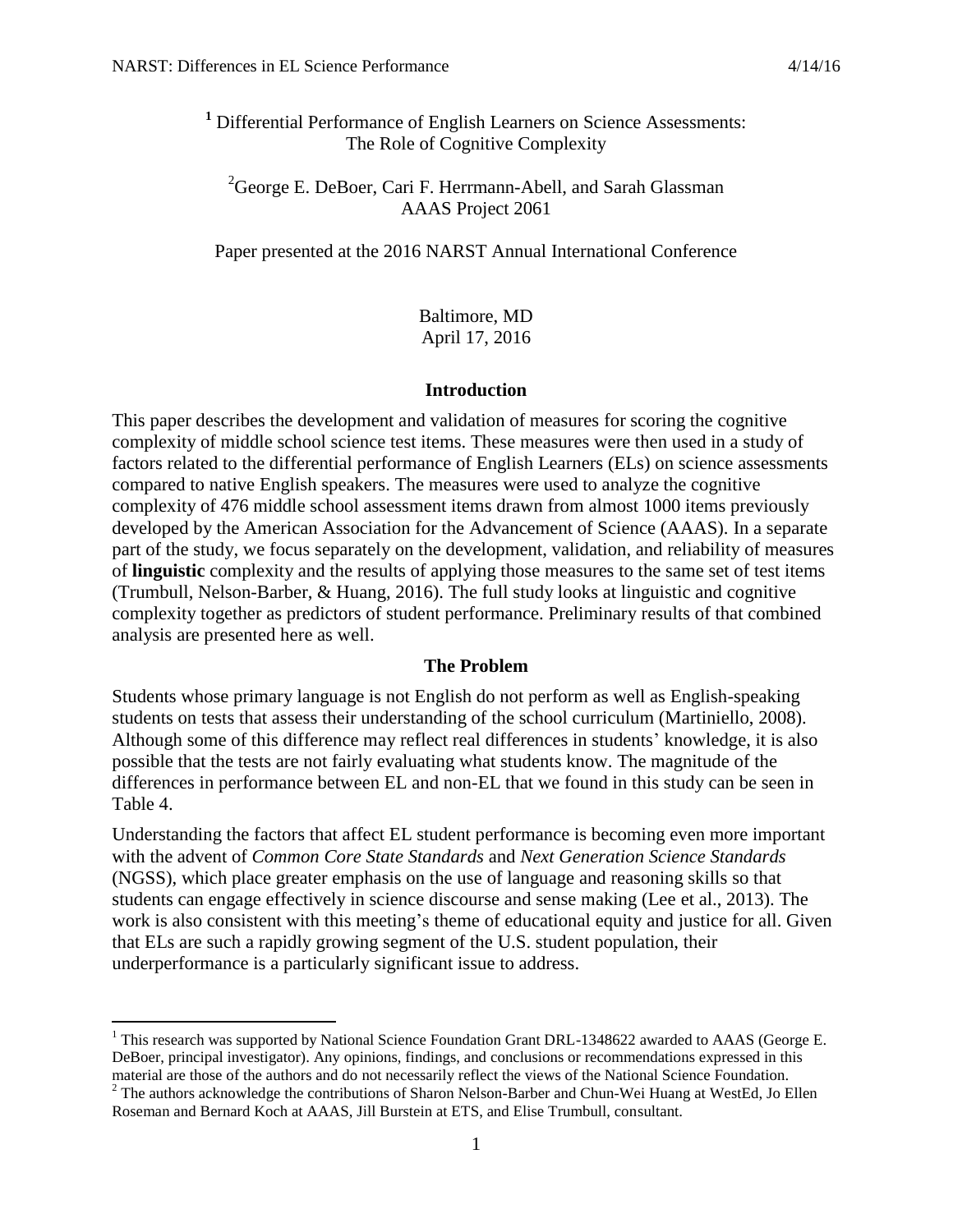# **Importance**

Analyzing the effect of cognitive and linguistic complexity together should help us find out the relative importance of each of these factors on student performance, and if strategies to reduce the language load of test items (Haladyna & Downing, 1989; Haladyna, Downing, & Rodriguez, 2002; Kehoe, 1995) oversimplifies test items so much that reducing linguistic complexity is achieved at the expense of assessing rigorous content. This work should also provide educators with knowledge they need to make targeted help available to underperforming students in particular areas of the science curriculum and to assess them fairly.

# **Methods**

# **Assessment Items Used**

About half of the nearly 1000 items (available at assessment.aaas.org) that had previously been developed by AAAS Project 2061 with a grant from the National Science Foundation were analyzed in this study. The 1000 items assess student understanding of 17 topics in middle school science and were field tested on both middle and high school students from across the country. The 476 items reported on here are from nine of those topics. 1000-2000 students responded to each item during field testing. Items were aligned to precise target learning goals, and item construction followed rigorous item development procedures (DeBoer et al., 2008).

# **Differential Item Functioning**

The Mantel-Haenszel differential item functioning (DIF) procedure (Holland & Thayer, 1988) was used to identify items that showed a statistically significant DIF score when comparing students whose primary language is not English to students whose primary language is English. This produced a subset of items that could be carefully scrutinized for cognitive and linguistic features that might explain some of the differential performance of EL and non-EL students.

# **Cognitive Complexity Rubric Development**

The development of rubrics for scoring cognitive complexity was informed by a number of previously developed frameworks. We began by using the hierarchy of knowledge categories – declarative, procedural, schematic, and strategic (Li, 2001; Shavelson et al., 2003). We found, however, that multiple-choice items (such as ours) rarely assess procedural knowledge (knowing how to use a scientific procedure or technique) or strategic knowledge (choosing which of several approaches to use to solve a problem). An approach more consistent with the multiplechoice format was needed. We also considered two-tiered systems that looked at both the type of knowledge and type of thinking required (Hess et al., 2009; Oosterhof et al., 2008). Kopriva and Winter (2012), for example, used the declarative, procedural, schematic, and strategic categories along with cognitive demand categories of recall, application, reasoning, and extended thinking. Our scoring system takes into account both of these dimensions—a knowledge dimension and a mental processing dimension.

**The Knowledge Dimension.** Our knowledge dimension includes declarative knowledge (facts, rules, and definitions) and schematic knowledge (interconnected ideas). As we began to develop and test the rubrics, we found that we agreed on how to categorize items that required knowledge of one simple fact (declarative knowledge), but we often disagreed when more than one fact was involved. Should multiple facts be thought of as complex declarative knowledge or as simple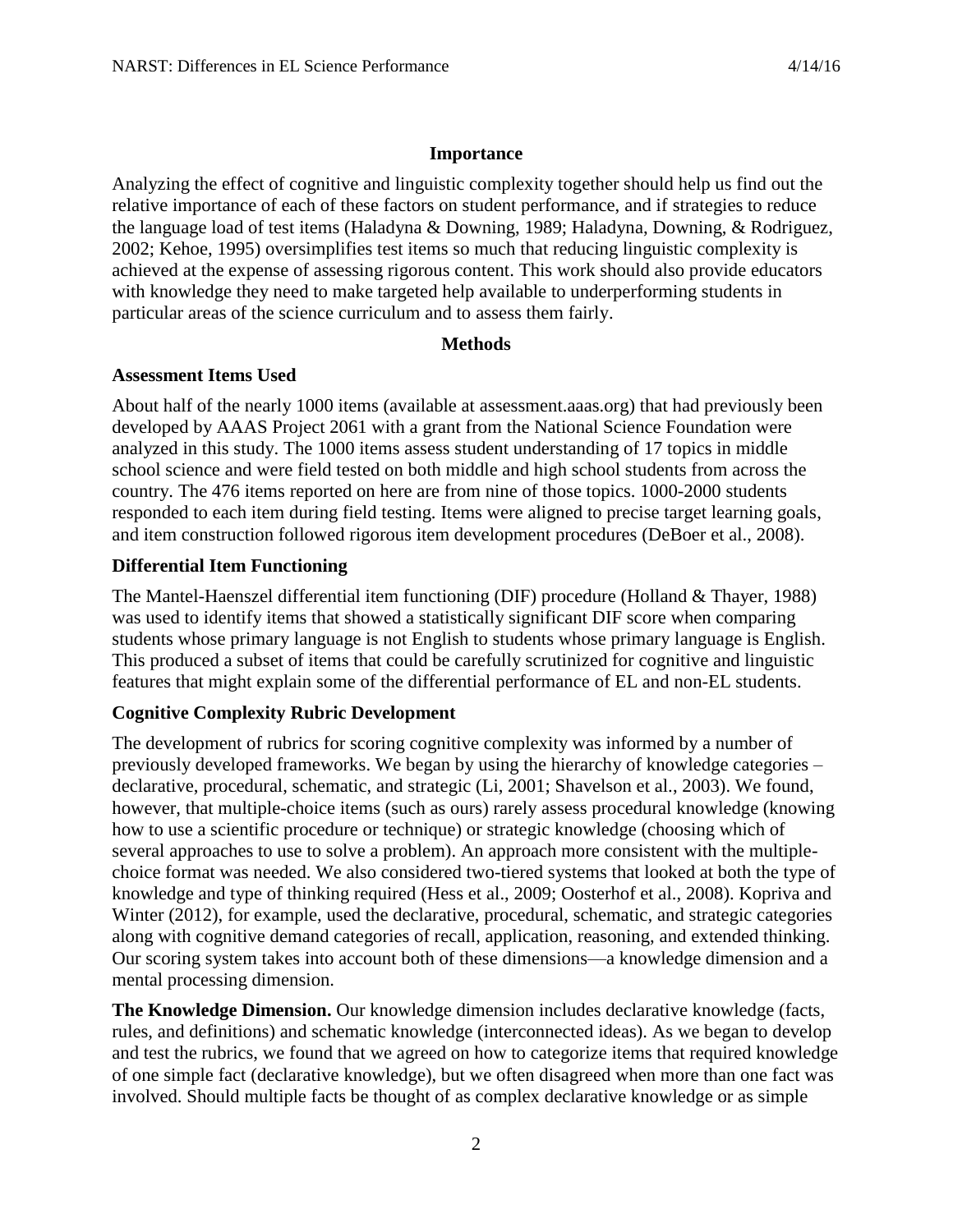schematic knowledge? We also found that counting the number and interconnectivity of discrete pieces of knowledge was difficult to do reliably. As Knaus and colleagues (2011) pointed out, "one expert may parse a required task into two 'easy' steps, where another would identify the same task as one 'medium' step" (Knaus et al., 2011, p. 555). Their solution was to create a rubric that allowed raters multiple ways to reach the same numeric score. We ultimately created a five-level rubric broadly divided into declarative and schematic categories. As with their rubric, a middle-level score can be assigned to an item that one reviewer thinks is assessing knowledge of multiple discrete facts (complex declarative knowledge) and another thinks is assessing a simple set of interconnected ideas (simple schematic knowledge).

# *Scoring the Knowledge Dimension*

- 1. Declarative Knowledge**:** Included here are knowledge of facts, rules, procedures, principles, definitions, and standard conventions such as atomic models, food web diagrams, force arrows, etc. Declarative knowledge is scored between 1 and 3 depending on the number and complexity of discrete ideas tested.
- 2. Schematic Knowledge: This category includes organized bodies of knowledge such as mental models, schema, and theories. Schematic knowledge involves interrelationships among ideas and can be used to understand and explain phenomena, make predictions, draw conclusions, or solve problems. Just as with declarative knowledge, schematic knowledge can be simple and it can be complex. Schematic knowledge is scored between 3 and 5 depending on the number of ideas tested and how interconnected they are.

In deciding between declarative and schematic knowledge, raters are asked to consider:

- o What students are being asked to do with the knowledge (simple recognition often suggests the knowledge is declarative)
- o Misconceptions in the answer choices (being able to reject misconceptions may require a mental schema)
- o How the idea is typically taught in school (as a fact to memorize or as mental schema)

# *Example of Declarative Knowledge*

Item CE72-4 simply requires knowledge that both plant and animal cells perform basic functions such as obtaining energy from food.

# CE72-4

Which of the following kinds of cells perform basic functions such as obtaining energy from food?

- A. Plant cells, but not animal cells
- B. Animal cells, but not plant cells
- *C. Both plant cells and animal cells*
- A. Neither animal cells nor plant cells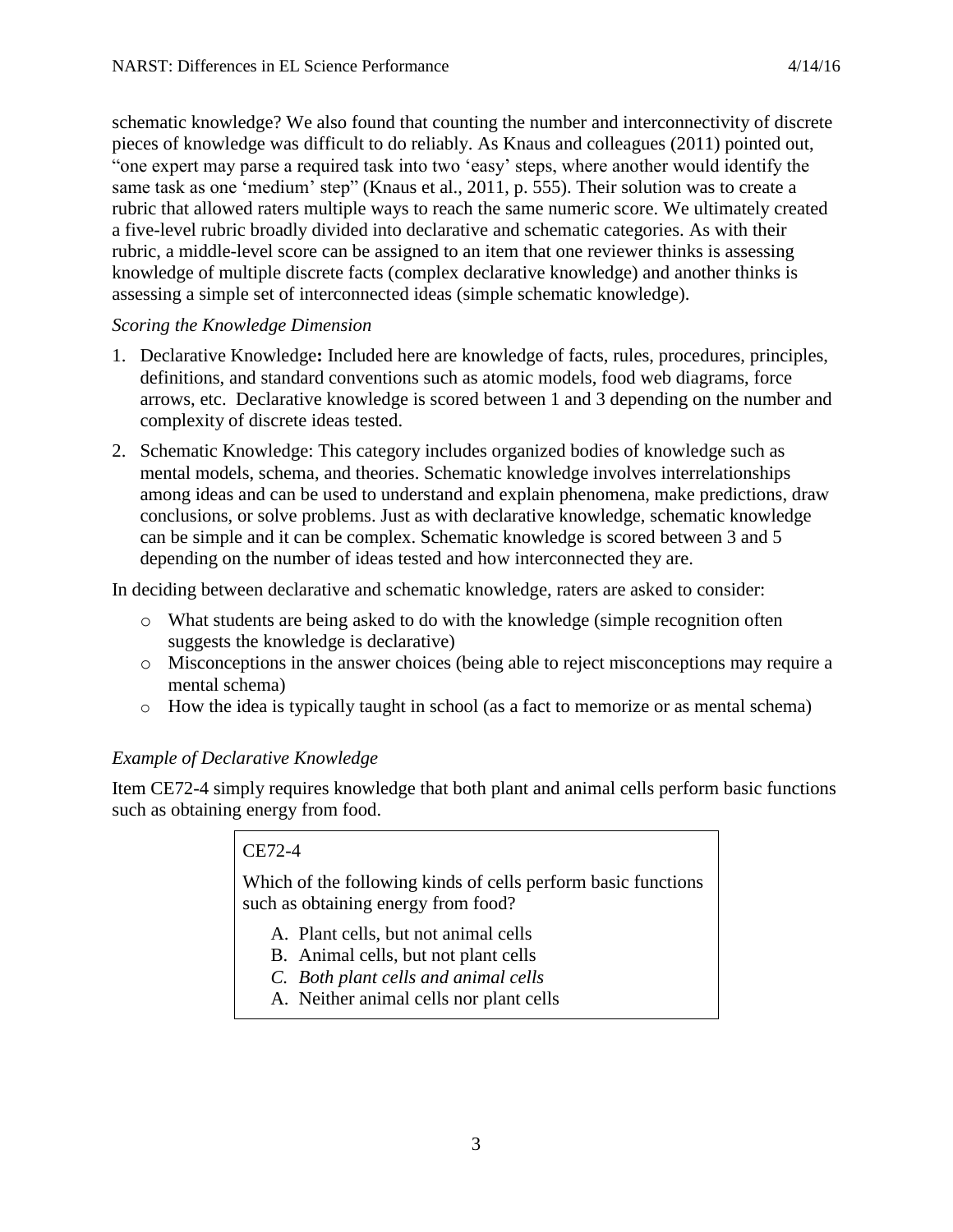Item CL115-1 expects students to have knowledge of the relationship between the sun and earth and how that relationship affects the angle at which the sunlight strikes the earth during the year.

# CL115-2

What is TRUE about the place where sunlight strikes the earth's surface at a 90<sup>°</sup> angle during the months of May and October?

- *A. The place is a little farther north each day in May and a little farther south each day in October.*
- B. The place is a little farther south each day in May and a little farther north each day in October.
- C. The place is a little farther north each day in May, but it stays in the same place each day in October.
- D. The place does not change at all during May or October.

**The Mental Processing Dimension.** Mental processing focuses on the complexity of thinking needed to answer a test question, conceptually distinct from but overlapping with the complexity of the knowledge itself. The two broad mental processing categories in our rubric—recognizing knowledge and applying knowledge—are influenced by Webb's (2002) depth of knowledge (DOK) framework. Webb differentiates between items that require students to recall knowledge, items that require students to apply knowledge, and items that require reasoning.

In our rubric, Webb's "recall" becomes "recognition," and Webb's "applying knowledge" and "reasoning with knowledge" are placed under the single category "application." The two broad categories of **recognition** and **application** are then subdivided based on additional features that influence mental processing, such as the presence of symbolic representations, the need to form a mental image of the problem, and the abstractness of the content (Ferrara, et al., 2010; Shavelson et al., 2003; Wang, et al., 2014). Recognition is divided into three subcategories, and application is divided into two subcategories. Each of these five subcategories has two scoring levels. The higher score for each subcategory overlaps with the lower score of the subcategory above it. Therefore, just as with the knowledge scores, there are different ways for raters to reach the same numeric score for mental processing.

# *Scoring the Mental Processing Dimension*

At the lower levels, students are simply asked to recognize true statements of fact or principle, or examples that fit certain definitions or rules. As we move up the scale, students are asked to use their knowledge in more sophisticated ways and in less and less familiar contexts. The five subcategories of the mental processing dimension and their corresponding score ranges are:

- 1. Recognize a true statement of fact, principle, definition, or rule. (Score 1-2)
- 2. Recognize a correct instance or example of a fact, principle, definition, or rule. (Score 2- 3)
- 3. Recognize a correct instance or example of a fact, principle, definition, or rule when additional mental processing is required, e.g. such as having to interpret a diagram. (Score 3-4)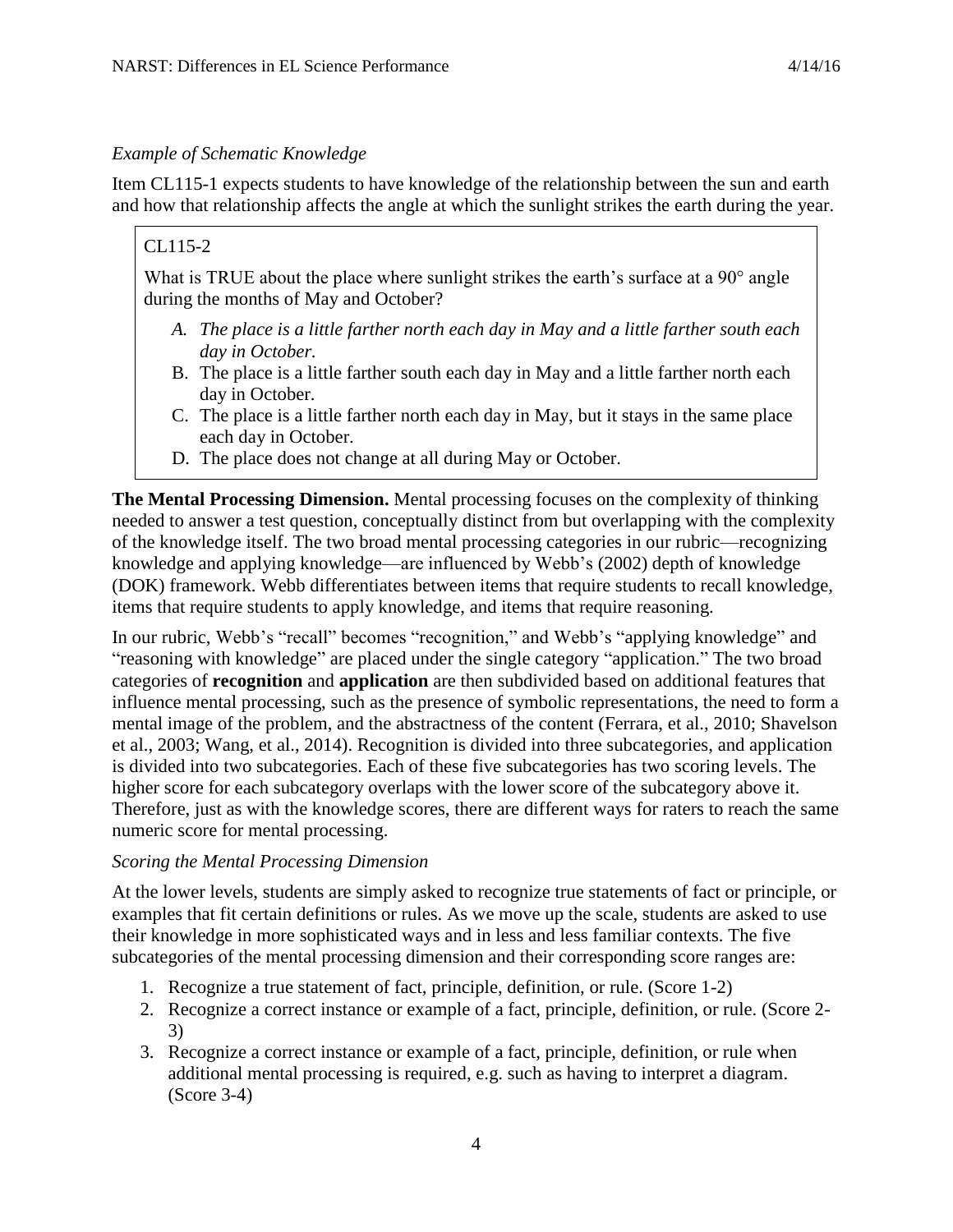- 4. Apply knowledge in real world contexts or to solve abstract problems. (Score 4-5)
- 5. Apply and reason with knowledge in less familiar contexts or in a more sophisticated way. (Score 5-6)

# *Examples of Items Demonstrating Different Levels of Mental Processing*

1. Recognize a true statement of fact, principle, definition, or rule. (Score 1-2)

In Item CE72-4, students need to recognize that both plant cells and animal cells perform basic functions.

# CE72-4

Which of the following kinds of cells perform basic functions such as obtaining energy from food?

- D. Plant cells, but not animal cells
- E. Animal cells, but not plant cells
- *F. Both plant cells and animal cells*
- G. Neither animal cells nor plant cells
- 2. Recognize a correct instance or example of a fact, principle, definition, or rule. (Score 2-3)

In Item SC46-5, students need to recognize that solubility (how much of the substance dissolves in water) is an example of a characteristic property.

# SC46-5

Which of the following is a characteristic property of a pure substance?

- *A. How much of the substance dissolves in water*
- B. How much space the substance takes up
- C. What the temperature of the substance is
- D. What the width of the substance is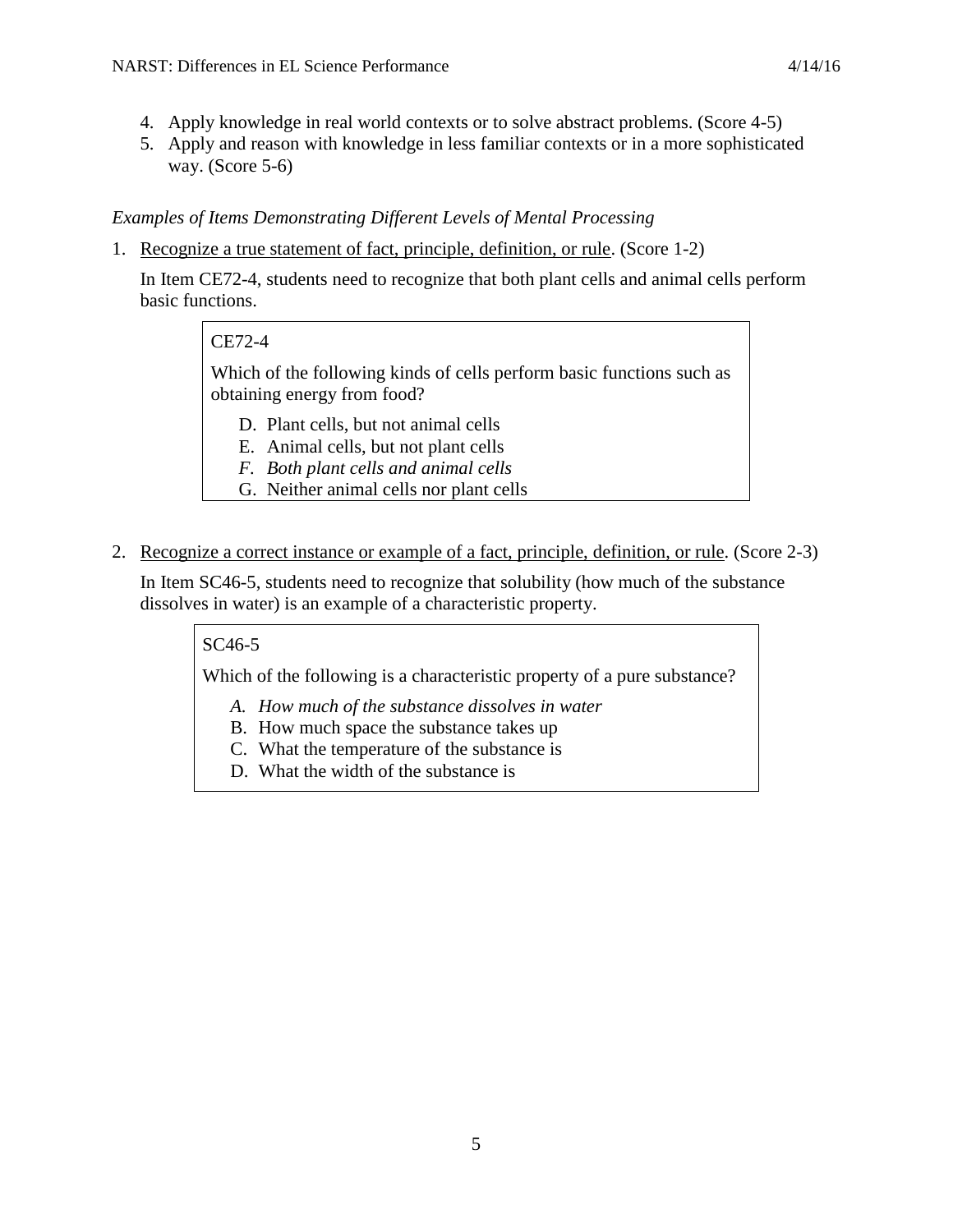3. Recognize a correct instance or example of a fact, principle, definition, or rule when additional mental processing is required. (Score 3-4)

In Item IE38-8, students have to interpret a real-world scenario. They are expected to recognize that competition between wolves and bears, wolves and wolves, and bears and bears are consistent with the scientific principle of intra- and inter-species competition.

# IE38-8

Wolves and bears are living in the same national park in Canada. They both eat elk that are in the park. Which of the following statements is TRUE?

- A. The wolves compete with other wolves, the bears compete with other bears, but the wolves and bears do not compete with each other for the elk.
- B. The wolves do not compete with other wolves, the bears do not compete with other bears, and the wolves and bears do not compete with each other for the elk.
- *C. The wolves compete with other wolves, the bears compete with other bears, and the wolves and bears compete with each other for the elk.*
- D. The wolves do not compete with other wolves, the bears do not compete with other bears, but the wolves and bears compete with each other for the elk.

Item BF130-1 also expects students to recognize a true fact, but in this case they also have to form a mental image of something that is not easily observed. They need to imagine sugars traveling through the digestive track to respond correctly.

# BF130-1

Which of the following statements is TRUE about simple sugars getting from the digestive tract to cells of the brain and the cells of the skin?

- *A. The circulatory system carries simple sugars to cells of both the brain and the skin.*
- B. The circulatory system carries simple sugars to cells of the brain but not to cells of the skin.
- C. Simple sugars get to cells of both the brain and the skin, but these molecules are not carried by the circulatory system.
- D. Simple sugars do not get to cells of the brain or the skin.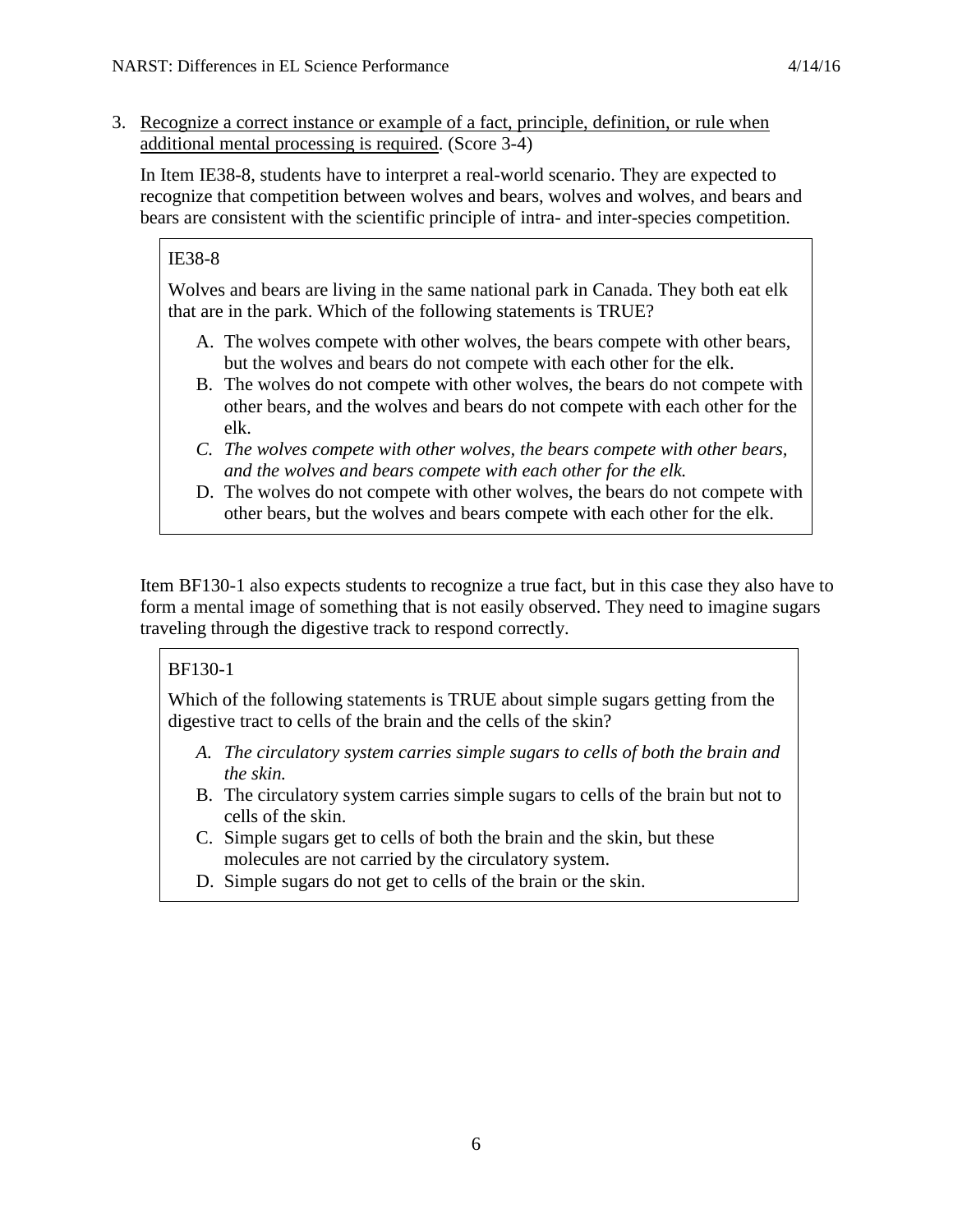### 4. Apply knowledge in real world contexts or to solve abstract problems. (Score 4-5)

At this level, the mental processing moves from recognition to application. The application of knowledge can involve solving problems, explaining phenomena, making predictions, explaining relationships between variables, drawing conclusions, evaluating claims and reasons, or analyzing situations to determine what else must be true given the conditions that are described. Application can also involve interpreting graphs, tables, diagrams, symbols, and standard conventions to help solve a problem. The application can be to real world situations or to abstract problems. At this level, the real world contexts should be relatively familiar and uncomplicated.

Item CL52-2 is an example of an item where students need to use knowledge to explain a real world phenomenon. This item asks students to use their knowledge of weather and climate to explain the phenomenon of a town being cold in the winter and hot in the summer. They use the knowledge that the air temperature at a place depends on the intensity of sunlight shining on the town and the number of hours the sun shines.

# CL52-2

The air in a town is very cold in the winter and very hot in the summer. Which of the following statements explains this difference in temperature?

- *A. The air is colder in the winter because the sunlight shining on the town is less intense and the sun shines for fewer hours in the winter than in the summer.*
- B. The air is colder in the winter because the sunlight shining on the town is less intense in the winter. The amount of time that the sun shines on the town is the same in the summer and winter.
- C. The air is colder in the winter because the sun shines on the town for less time in the winter. The intensity of the sunlight shining on the town is the same in the summer and winter.
- D. Both the intensity of the sunlight shining on the town and the amount of time the sun shines on the town are same in the summer and winter. The differences in temperature are caused by other factors.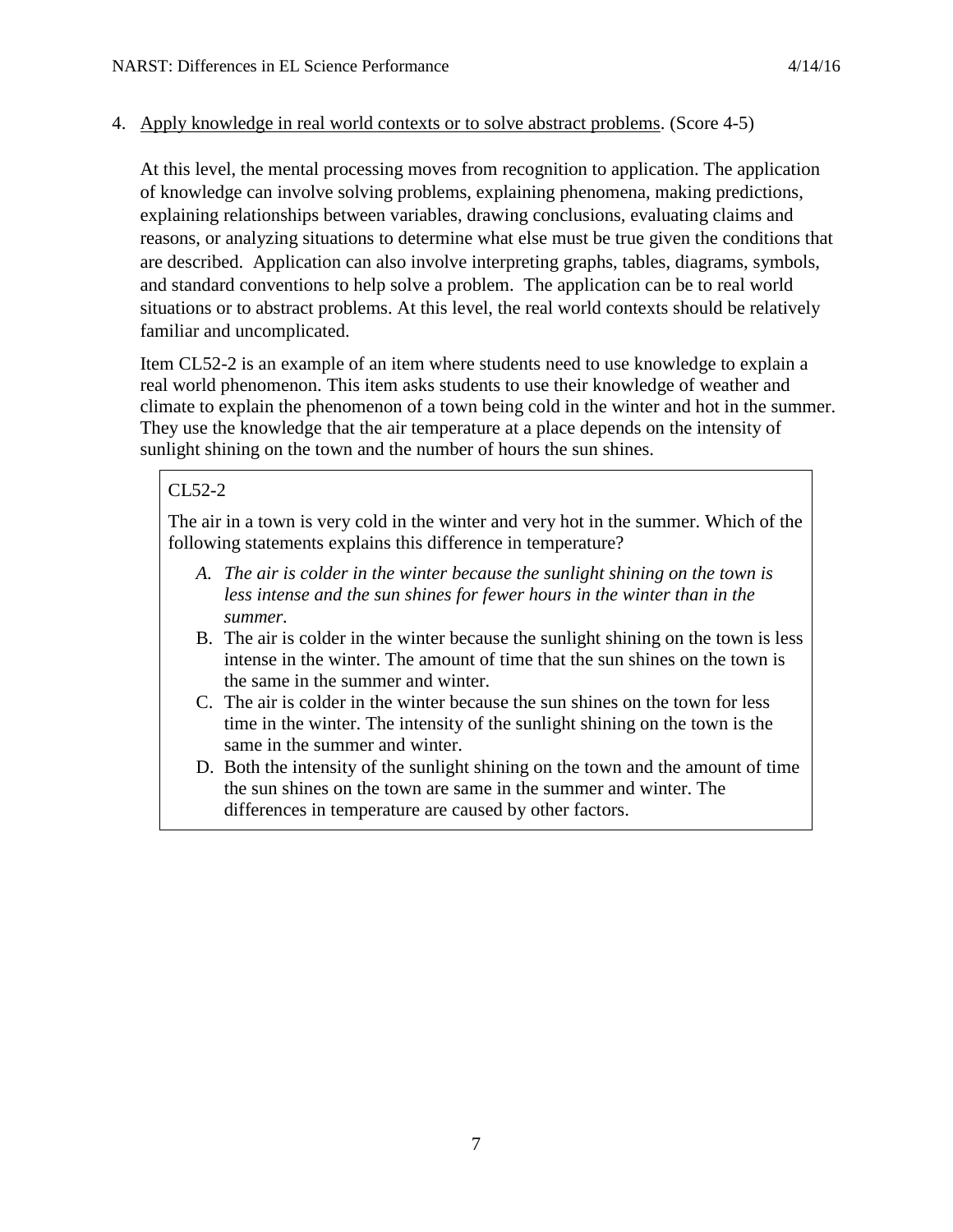### 5. Reason with knowledge in less familiar contexts or in a more sophisticated way. (Score 5-6)

At this level, students are expected to use their knowledge to figure something out. Typically, these contexts will be more complicated or less familiar than for the previous category, so it is less likely that the knowledge that is needed or how to use it will be obvious or straightforward to the students. The reasoning may also involve multiple mental processes so that students might have to both make a prediction and justify that prediction, or they may have to decide which knowledge applies to the problem they are given.

For Item NG90-2, students have to analyze the diagram to see that Points 1 and 2 are at the same height, make a prediction about the speed of the ball, and use science ideas about energy to justify their prediction.

# NG90-2 Imagine a ball on a track where no energy is transferred between the ball and the track or between the ball and the air around it. It is going fast enough at Position 1 so that it will go over a hill on the track and past Position 2. Position 1 and Position 2 are at the same height.  $\overline{2}$ Will it be going faster, slower, or at the same speed at Position 2 compared to Position 1 and why? (Remember that no energy is transferred between the ball and the track or between the ball and the air around it.) A. Faster, because new energy in the form of motion energy (kinetic energy) was made when the ball went down the steep side of the hill B. Slower, because motion energy (kinetic energy) was used up when the ball went up the long side of the hill C. The same speed, because the amount of motion energy (kinetic energy) that the ball has remained the same the entire time it was moving along the track

*D. The same speed, because the total amount of energy in the system (ball and track) did not change as the ball moved along the track*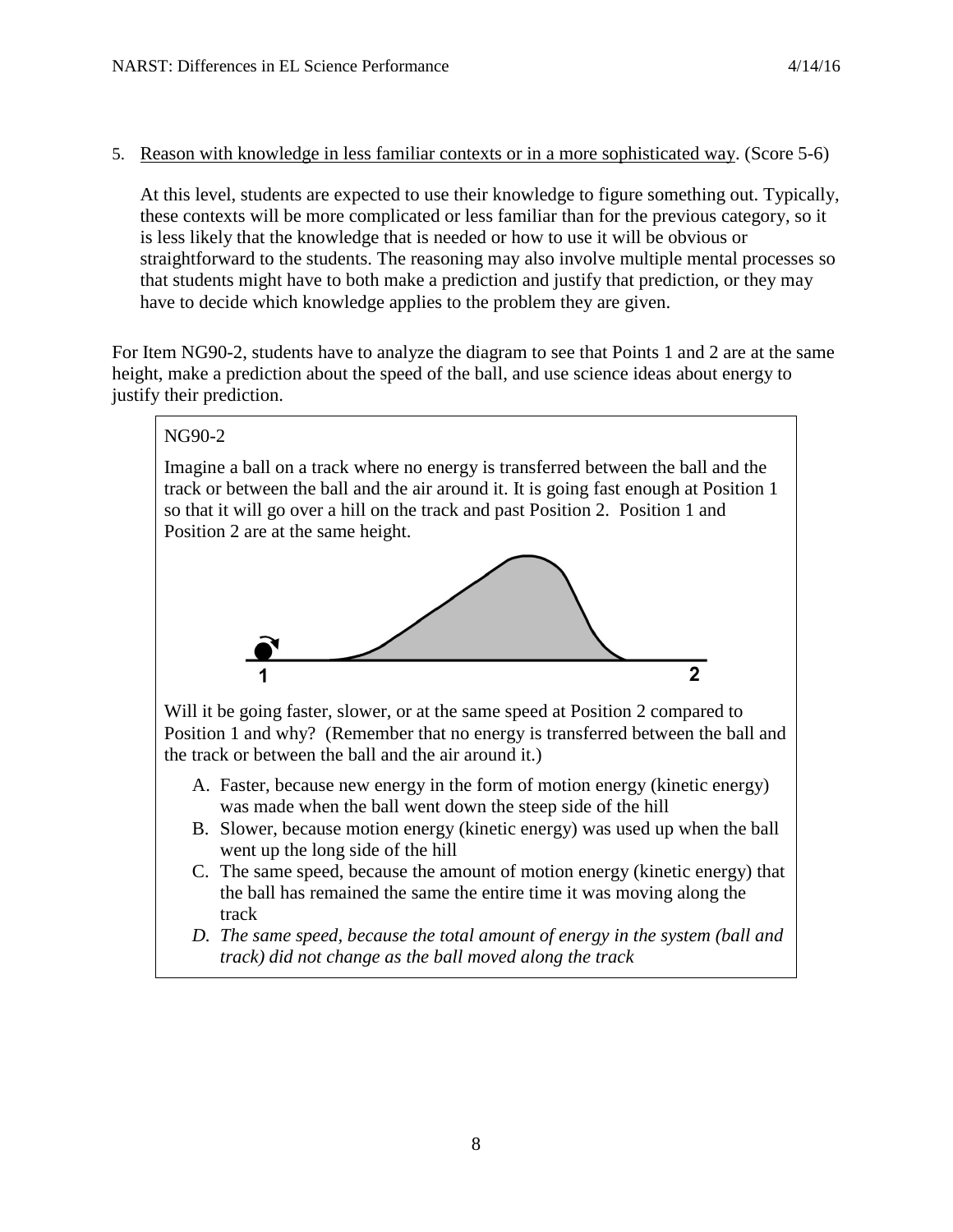Item IE28-5 is another example of a level 5 item. It asks students to make a prediction about the population of *N*s after a change in the ecosystem. They use the food web diagram in the stem to make a prediction, and then they explain their prediction using science ideas about interdependence in ecosystems. The abstractness of using letters to represent organisms adds additional mental processing.

# IE28-5

The diagram below shows the feeding relationships between populations of organisms *L*, *M*, *N*, *O*, and *P*. The arrows point from the organisms being eaten to the organisms that eat them.



Using only the relationships between the organisms shown in the diagram, what will happen to the number of *N*s if most of the *O*s are killed and why?

- A. The number of *N*s will decrease because the number of individuals in all of the populations of organisms in this diagram will decrease when the number of *O*s decreases.
- *B. The number of Ns will decrease because there will be more Ms to eat the Ls, so fewer Ls will be available for the Ns to eat.*
- C. The number of *N*s will stay the same because there will be no effect on the number of individuals in the populations of organisms below the *O*s in the diagram.
- D. The number of *N*s will stay the same because *O*s and *N*s are not connected by an arrow in the diagram.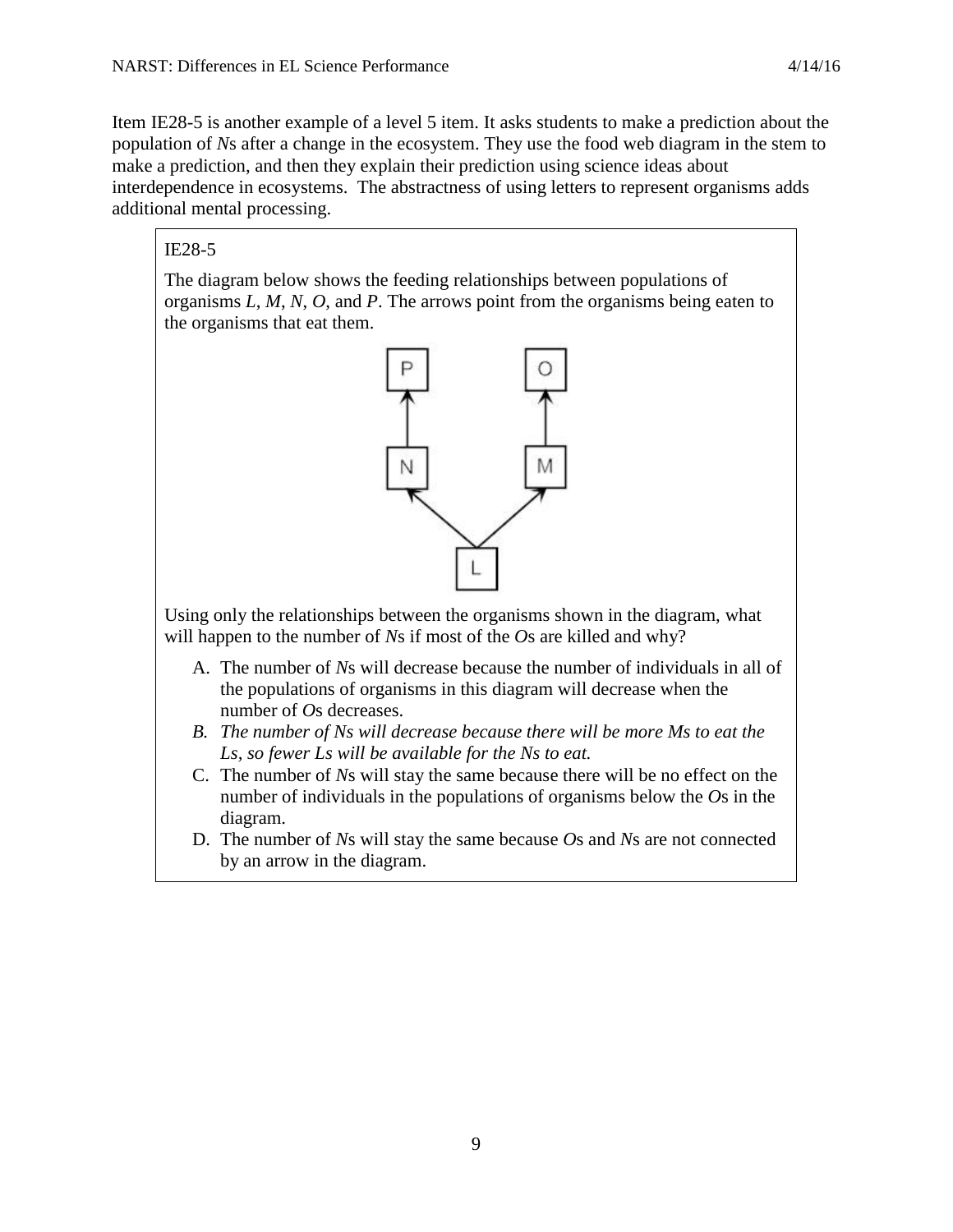In Item EN30-2, another level 5 item, students must make a mental connection between the disease resistance context in the item and the science idea of natural selection in order to explain what happens to the population of bacteria. Knowing which science idea to use is not obvious in this item, and this adds to the mental processing needed to answer correctly.

### EN30-2

Which of the following correctly describes what happens when a population of bacteria becomes resistant to an antibiotic? Note: a bacterium is one individual in a group of bacteria.

- A. During treatment with an antibiotic, each individual bacterium tries to become resistant to the antibiotic. Only some are able to willingly become resistant, and these individuals survive to pass this trait to their offspring.
- B. During treatment with an antibiotic, all of the bacteria gradually become more resistant to the antibiotic the more they are exposed to it. They all survive and pass this trait to their offspring.
- C. During treatment with an antibiotic, a population of bacteria usually dies. Sometimes by chance, all members of the population become resistant at once, survive, and pass their resistance to their offspring.
- *D. During treatment with an antibiotic, only those individual bacteria that already have a trait that helps them survive the effects of the antibiotic will live. Their offspring in the next generation will also have this trait.*

**Score reliability.** The development of the scoring rubrics involved multiple rounds of trial testing. After rubric development was completed, the same three raters scored all of the items, topic by topic. Each set of items (the items for a single topic) was coded over a period of several weeks independently by the three raters, with the entire scoring process spread out over about five months. Each rater coded two-thirds of the items for a topic so that each item was scored by two of the three raters. Score reliability was estimated by counting the number of scores that matched exactly and the number of scores that matched within one. If the ratings differed by no more than one point, the average of the two was assigned to the item. If the raters disagreed by more than one point, the item was then coded by the third reviewer. If the third rater's rating agreed with either of the first two, that score was reported. Otherwise, if there were three different ratings, a reconciliation meeting was held to decide on the final rating. Krippendorff's alpha (2004) was calculated on as an estimate of coding reliability.

# **Measures of Linguistic Complexity**

With the help of an automated sentence parser, an index of syntactic complexity was calculated for each sentence. The number of leaves (words), branches, nodes (where two branches come together or where a branch ends), and levels (where a new node appears off an existing branch) were used as indicators of the complexity of a sentence (cf., Klammer, Schulz, & Della Volpe, 2000). By dividing the number of levels (where a new node appears off an existing branch) by the number of nodes (where two branches come together or where a branch ends) we derived a ratio of syntactic complexity ranging from 0 to 1 for each sentence. A smaller ratio means greater syntactic complexity (Solano-Flores, Trumbull, & Kwon, 2003). Item-level complexity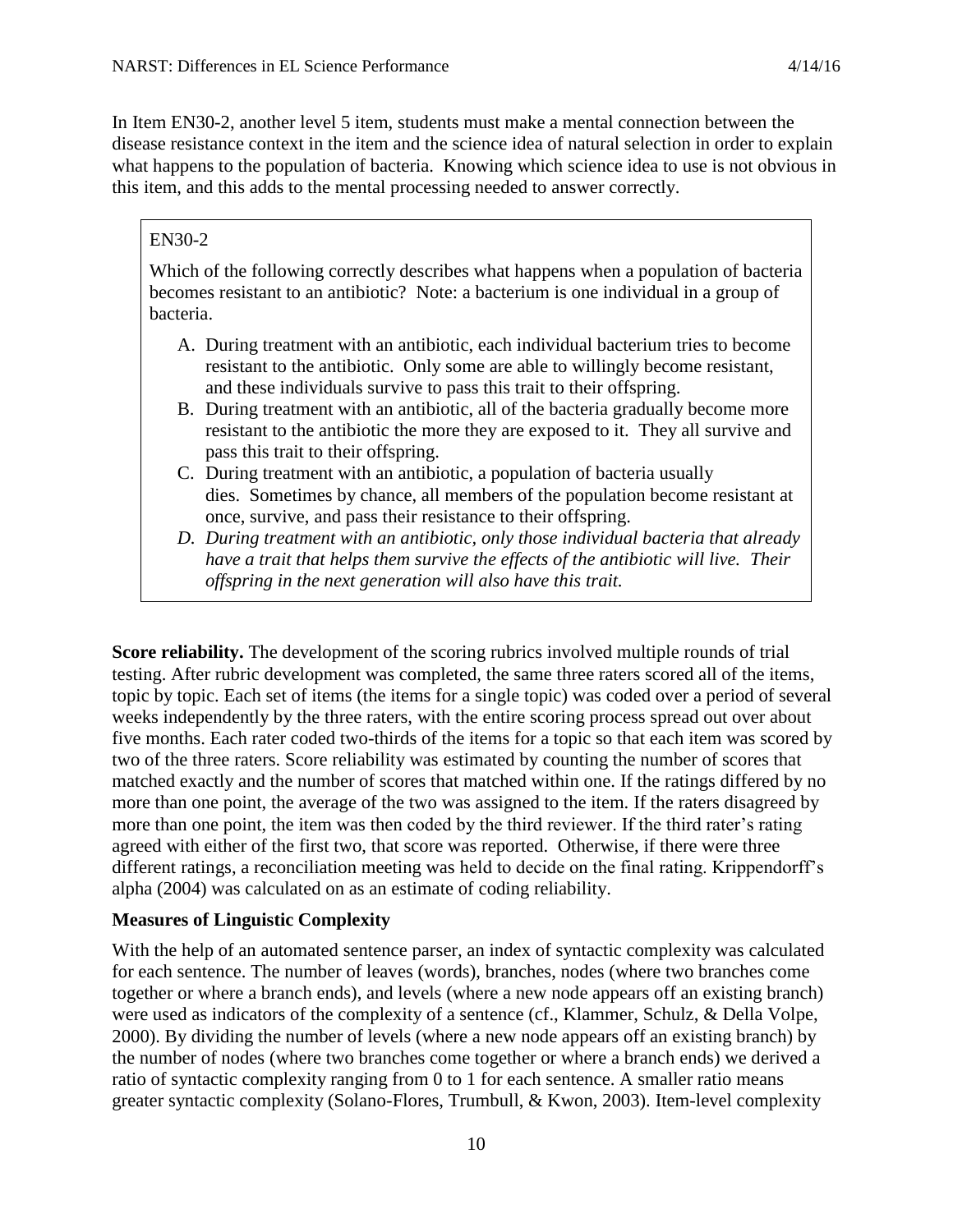scores were calculated from these sentence scores by counting the number of sentences in the item with a syntactic complexity index equal to or less than .200. Item length was measured by the total number of words (leaves) in the item.

We also used the ETS Language Muse natural language processing system (Burstein et al., 2012) to analyze our 476 items for the frequency of occurrence of 35 linguistic features. In the ETS system, linguistic features are organized into sentence, vocabulary, and discourse structure categories. Examples of features include: long prepositional phrases, complex noun phrases, passives, complex verbs, etc.

### **Results and Discussion**

Frequency distributions for student test scores, two measures of cognitive complexity, number of complex sentences, and item length are shown in Figures 1-5.



Figure 1. *Distribution of Percent Correct Scores*



Figure 2. *Distribution of Knowledge Complexity Scores*



Figure 3. *Distribution of Mental Processing Complexity Scores*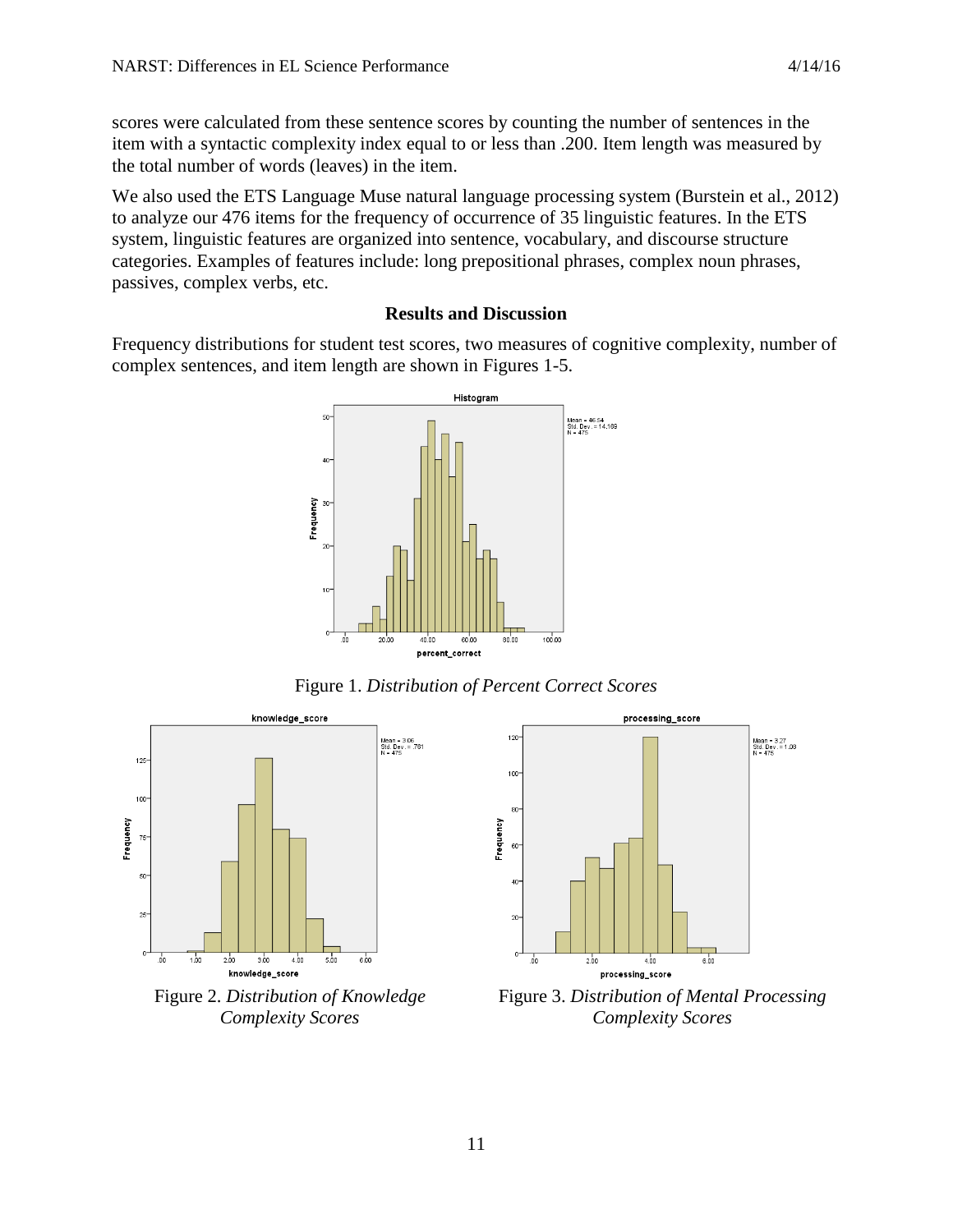

Figure 4. *Distribution of the Number of Complex Sentences*



Figure 5. *Distribution of the Number of Leaves (Words)*

### **Results of Cognitive Complexity Analysis**

**Reliability**. For the cognitive complexity measures, estimates of inter-rater reliability showed that over 90% of ratings matched within one point on each complexity scale. When Krippendorff's alpha (2004) was calculated as an estimate of coding reliability among the three raters, results following reconciliation showed a reliability of 0.63 for complexity of knowledge and .77 for complexity of mental processing (Table 1).

Table 1 *Krippendorff's Alpha Reliability Estimate for Complexity of Knowledge and Mental Processing Scales* Krippendorff's Alpha Knowledge Mental Processing

| Initial rating (2 raters per item)                | 0.55 | 0.69 |
|---------------------------------------------------|------|------|
| After $3rd$ rater if initial 2 raters differed by | 0.57 | 0.71 |
| more than 1 point                                 |      |      |
| After reconciliation when $3rd$ rater was not an  | 0.63 | 0.77 |
| exact match to either of the first two ratings    |      |      |

**Correlations between Knowledge Complexity, Mental Processing Complexity, and Item Difficulty.** Knowledge and mental processing measures were moderately inter-correlated. For all topics combined, the correlation between the two was .567 and significant at the .01 level (Table 2). Control of Variables had the highest inter-correlation (.928). Overall, the correlations between measures of cognitive complexity and item difficulty were statistically significant but small (-.268 and -.222). For five topics (Control of Variables, Interdependence in Living Systems, Matter and Energy, Energy Transformation, Transformation, and Conservation, and Weather and Climate) both dimensions of cognitive complexity were significantly correlated with difficulty; For two topics (Evolution and Natural selection and Atoms and Molecules), only knowledge complexity was significantly correlated with item difficulty; for two topics (Plate Tectonics and Forms of Energy), the correlation was only with mental processing; and for one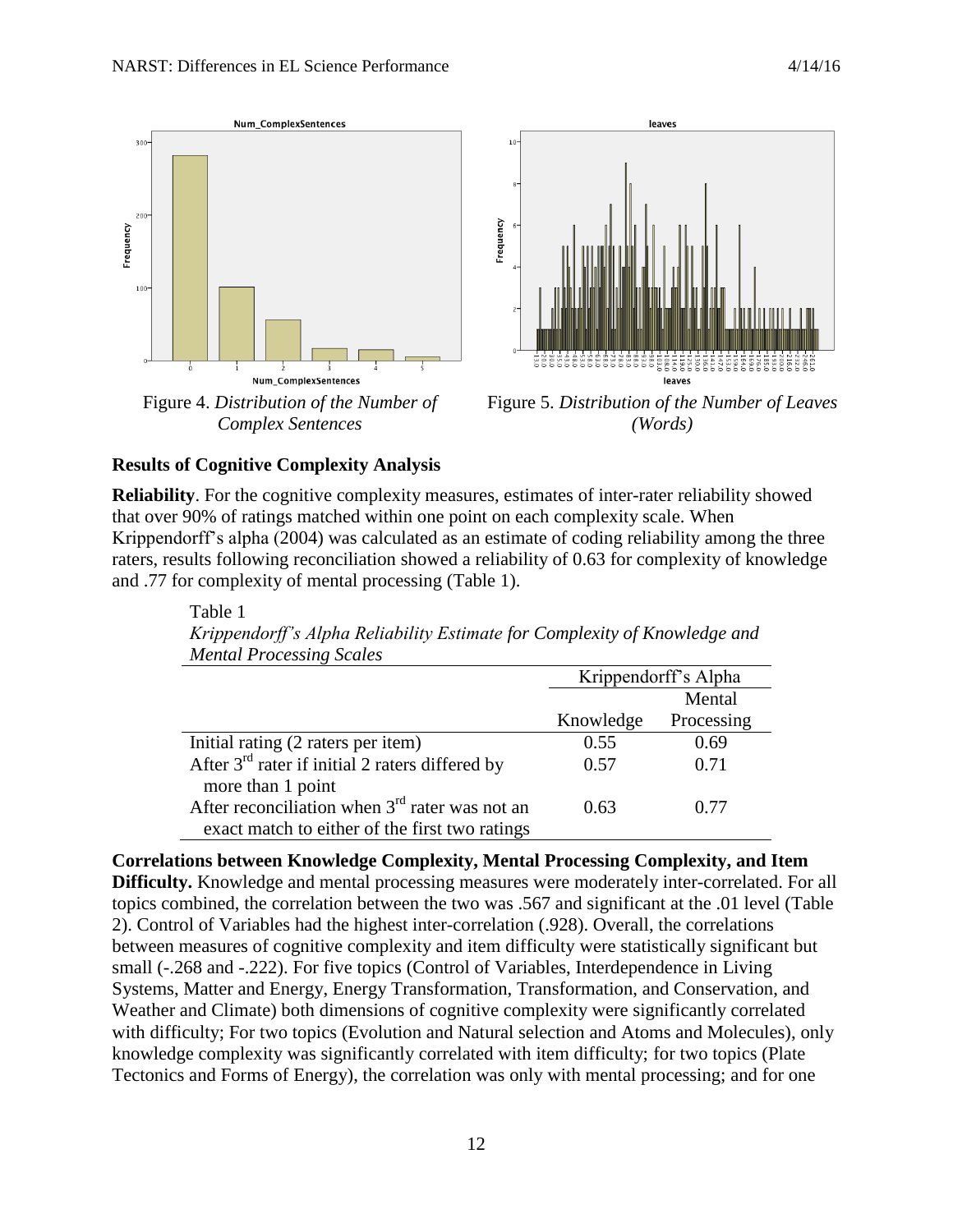topic (Forms of Energy), there was no correlation between either measure of cognitive complexity and item difficulty (Table 2).

|                     |       | Mean      | <b>Mean Mental</b> |         |            |                 |                   |
|---------------------|-------|-----------|--------------------|---------|------------|-----------------|-------------------|
|                     | N     | Knowledge | Processing         | %       | $\int K x$ | $\int K x \, %$ | $\Gamma$ (MP x %) |
| Topic <sup>++</sup> | Items | (K)       | (MP)               | Correct | MP         | Correct)        | Correct)          |
| AM                  | 44    | 2.84      | 3.11               | 49.72   | $.564**$   | $-.256$         | $-.521**$         |
| CV                  | 21    | 4.05      | 4.14               | 51.96   | .928**     | $-0.767**$      | $-0.795**$        |
| EN                  | 39    | 2.97      | 2.86               | 45.65   | $.785**$   | $-.131$         | $-.318*$          |
| IE                  | 45    | 3.21      | 3.60               | 60.86   | $.727**$   | $-.693**$       | $-.369*$          |
| <b>ME</b>           | 44    | 2.89      | 2.52               | 40.97   | $.677**$   | $-.430**$       | $-.366*$          |
| EG                  | 91    | 2.53      | 3.27               | 46.07   | .129       | $-.190$         | .044              |
| <b>NG</b>           | 95    | 3.50      | 3.92               | 41.55   | $.639**$   | $-.366**$       | $-.409**$         |
| <b>PT</b>           | 35    | 2.84      | 2.77               | 43.63   | $.563**$   | $-.213$         | $-.140$           |
| <b>WC</b>           | 62    | 3.15      | 2.91               | 46.53   | .492**     | $-.499**$       | $-.403**$         |
| Total               | 476   | 3.06      | 3.27               | 46.64   | $.567**$   | $-.268**$       | $-.222**$         |

Table 2

*Correlation Coefficients between Cognitive Complexity Scores and Student Performance*

*\*\*p < .01, \*p<.05*

*++AM (Atoms and Molecules), CV (Control of Variables), EN (Evolution and Natural Selection), IE (Interdependence in Ecosystems), ME (Matter and Energy in Living Systems), EG (Forms of Energy), NG (Energy Transformations, Transfer, and Conservation), PT (Plate Tectonics), WC (Weather and Climate)*

**Multiple Regression Analysis**. When the two dimensions of cognitive complexity were used in a multiple regression analysis to predict overall student performance,  $R^2$  was small (.079) but significant for items from all topics combined and significant for six of nine individual topics. It was not significant for the Evolution and Natural selection topic, the Forms of Energy topic, or the Plate Tectonics topic (Table 3).

#### Table 3

*Multiple Regression Analysis: Predicting Student Performance from Two Measures of Cognitive Complexity*

|           |       |           | Mean       |         |            |            |           |
|-----------|-------|-----------|------------|---------|------------|------------|-----------|
|           |       | Mean      | Mental     |         |            |            |           |
|           | N     | Knowledge | Processing | $\%$    |            |            |           |
| Topic     | Items | (K)       | (MP)       | Correct | $B_K$      | $B_{MP}$   | $R^2$     |
| AM        | 44    | 2.84      | 3.11       | 49.72   | 1.10       | $-8.03**$  | $.273**$  |
| CV        | 21    | 4.05      | 4.14       | 51.96   | $-8.20$    | $-17.38**$ | $.638**$  |
| EN        | 39    | 2.97      | 2.86       | 45.65   | 5.96       | $-8.44*$   | .138      |
| IE        | 44    | 3.21      | 3.60       | 60.86   | $-20.54**$ | 3.82       | $.518**$  |
| <b>ME</b> | 44    | 2.89      | 2.52       | 40.97   | $-6.83**$  | $-2.12$    | $.195***$ |
| EG        | 91    | 2.53      | 3.27       | 46.07   | $-3.75$    | 0.74       | .041      |
| <b>NG</b> | 95    | 3.50      | 3.92       | 41.55   | $-3.67$    | $-4.17**$  | $.186**$  |
| <b>PT</b> | 35    | 2.84      | 2.77       | 43.63   | $-3.18$    | $-0.42$    | .046      |
| <b>WC</b> | 62    | 3.15      | 2.91       | 46.53   | $-7.42**$  | $-2.42$    | $.282**$  |
| Total     | 475   | 3.06      | 3.27       | 46.64   | $-3.88**$  | $-1.36$    | $.079**$  |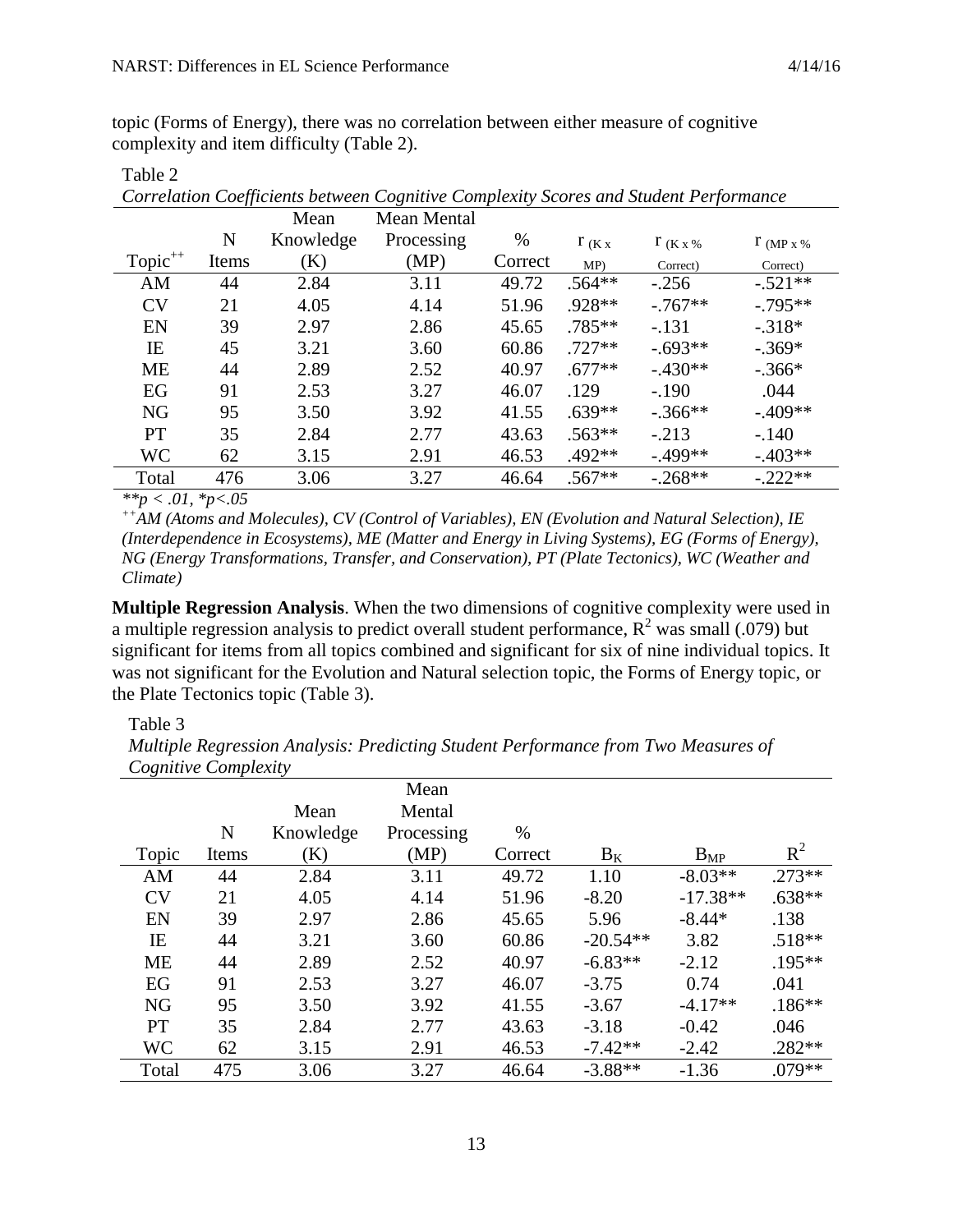Table 4

**Results of DIF Analysis.** Although there were significant performance differences favoring native English speakers, which ranged from 4.49 percentage points for the Evolution and Natural Selection topic to 13.43 percentage points for the Control of Variables topic (Table 4), DIF analysis identified only 18 items with a moderate Delta score (Zieky, 1993; Zwick, et al., 1999) and three items with a moderate to high Delta score (Table 5), suggesting that test bias toward either EL or non-EL students was a relatively minor issue. (Ten of the DIF items favored ELs and 11 favored non-ELs.)

| ruviv i                                          |                                 |         |         |          |  |  |
|--------------------------------------------------|---------------------------------|---------|---------|----------|--|--|
| Knowledge, Mental Processing, and Performance of |                                 |         |         |          |  |  |
|                                                  | Non-EL and EL Students by Topic |         |         |          |  |  |
|                                                  | Overall %                       | Non-EL% | EL%     | Non-EL   |  |  |
| Topic                                            | Correct                         | Correct | Correct | minus EL |  |  |
| AM                                               | 49.72                           | 50.99   | 38.99   | 12.00    |  |  |
| <b>CV</b>                                        | 51.96                           | 53.56   | 40.20   | 13.36    |  |  |
| EN                                               | 45.65                           | 46.09   | 41.60   | 4.49     |  |  |
| IE                                               | 60.86                           | 61.66   | 51.66   | 10.00    |  |  |
| <b>ME</b>                                        | 40.97                           | 41.72   | 34.83   | 6.89     |  |  |
| EG                                               | 46.07                           | 46.99   | 39.26   | 7.74     |  |  |
| <b>NG</b>                                        | 41.55                           | 42.14   | 35.66   | 6.47     |  |  |
| PT                                               | 43.63                           | 44.03   | 38.48   | 5.55     |  |  |
| WC                                               | 46.53                           | 47.08   | 41.78   | 5.30     |  |  |
| Total                                            | 46.64                           | 39.78   | 47.30   | 7.52     |  |  |

| Table 5                                                  |
|----------------------------------------------------------|
| Summary of DIF Findings by Topic: Number of Items Having |
| Moderate and Moderate to High Delta Scores*              |

|           |         |                | Items with       |
|-----------|---------|----------------|------------------|
|           |         | Items with     | moderate to high |
| Topic     | N Items | moderate Delta | Delta            |
| AM        | 44      | 2              |                  |
| <b>CV</b> | 21      |                |                  |
| EN        | 39      |                |                  |
| IE        | 44      |                |                  |
| <b>ME</b> | 44      | 3              |                  |
| EG        | 91      |                |                  |
| <b>NG</b> | 95      |                |                  |
| <b>PT</b> | 35      |                |                  |
| <b>WC</b> | 62      |                |                  |
| Total     | 475     | 18             |                  |

*\*A high Delta score suggests the item is biased either toward or against EL students (direction of bias is not specified)*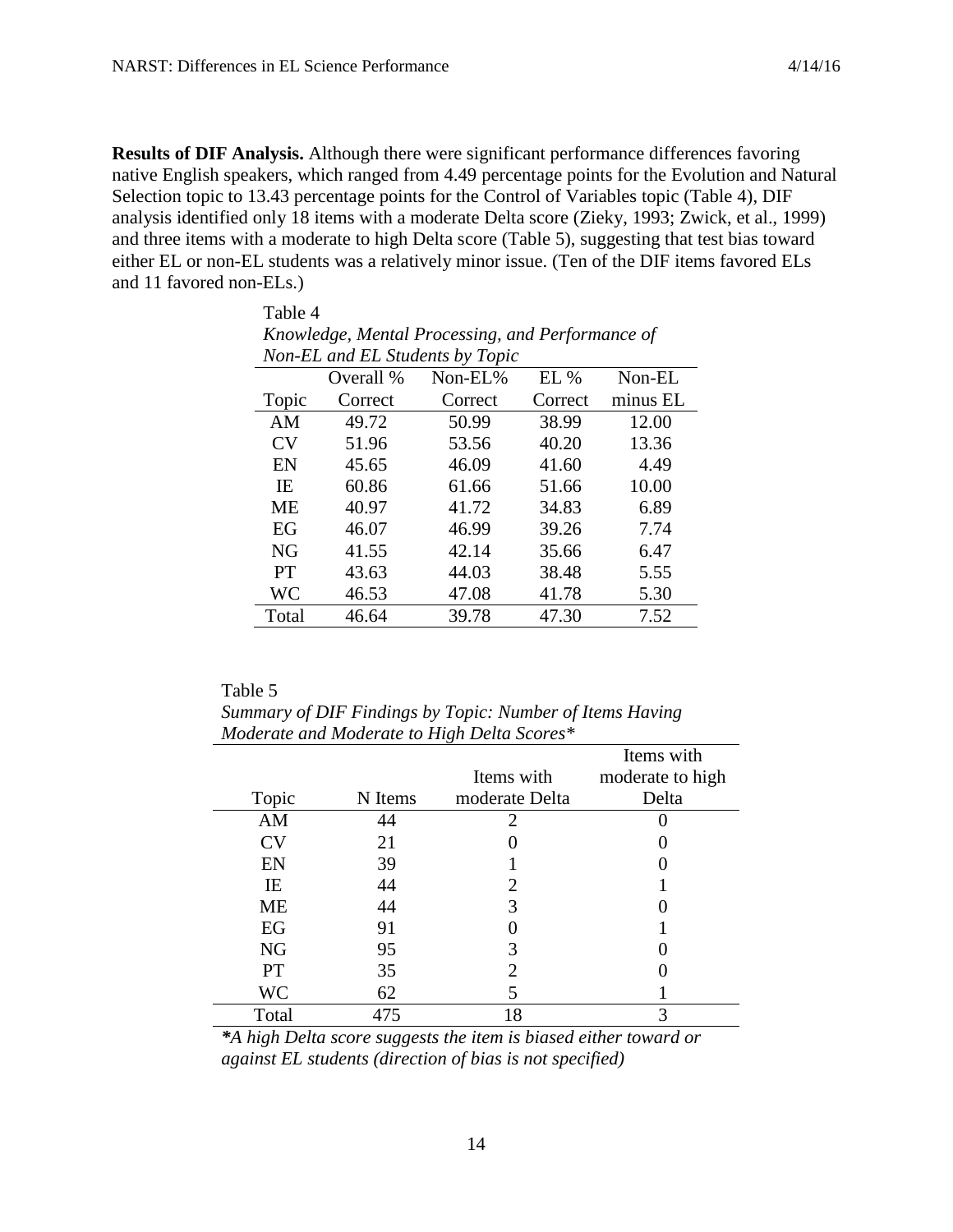Table 7

A one way analysis of variance showed no significant differences among the mean knowledge complexity scores and mean mental processing complexity scores for the DIF items that favored ELs, the DIF items that favored non-ELs, or the no-DIF items. When comparing overall percent correct for items in these categories, the ANOVA showed that items that favored ELs were more difficult than items that favored native English speakers and non-DIF items. Mean difference scores (Non-ELs minus ELs) showed EL students doing better than expected on the DIF items that favored them and worse than expected on the DIF items that favored non-EL students, as anticipated (see Table 6.)

#### Table 6

*One way ANOVA of Cognitive Complexity Scores and % Correct for Year 1 DIF Items Favoring non-ELs, DIF Items Favoring ELs, and Non-DIF Items*

| I wrothig hold blog DII Tiento I wrothig blog when Hold DII Tiento | DIF items       | DIF items   | Non-DIF |        |          |
|--------------------------------------------------------------------|-----------------|-------------|---------|--------|----------|
|                                                                    | favoring non-EL | favoring EL | items   | F      |          |
| Mean Knowledge                                                     | 2.96            | 3.10        | 3.05    | .110   | n.s.     |
| <b>Mean Mental Processing</b>                                      | 3.09            | 3.10        | 3.28    | .277   | n.s.     |
| Mean % correct                                                     | 57.16%          | 40.69%      | 46.43%  | 4.009  | ${<}.05$ |
| Non-ELs minus ELs                                                  | 17.41%          | $-3.16%$    | 7.53%   | 40.170 | ${<}001$ |
| Number of items                                                    |                 | 10          | 455     |        |          |

### **Combining Cognitive and Linguistic Complexity Measures in Regression Analyses**

**Item Syntactic Complexity and Item Length.** The item-level measure of syntactic complexity that we calculated on 472 items by counting the # complex sentences (sentences with a syntactic complexity of .200 or less) was significantly related to percent correct at the .001 level for both EL and non-EL students ( $R^2 = .029$  for ELs, .053 for non-ELs). The number of words in an item was also significantly related to percent correct at the .01 level for EL students and the .001 level for non-EL students  $(R^2 = .018$  for ELs, .032 for non-ELs). These results can be seen in Table 7 along with the regression coefficients for the two cognitive complexity measures. The direction of the sign in each case tells us that the more complex an item is, either linguistically or cognitively, the more difficult it is for both EL and non-EL students.

| Using Simple Regression to Predict Item Difficulty from Cognitive |       |          |         |  |  |
|-------------------------------------------------------------------|-------|----------|---------|--|--|
| and Linguistic Complexity Measures for EL and non-EL Students     |       |          |         |  |  |
| <b>EL Students</b>                                                | $R^2$ |          |         |  |  |
| Knowledge                                                         | 0.053 | $-0.230$ | < .001  |  |  |
| <b>Mental Processing</b>                                          | 0.048 | $-0.218$ | < .001  |  |  |
| # Complex sentences                                               | 0.029 | $-0.170$ | < .001  |  |  |
| # Words (leaves)                                                  | 0.018 | $-0.133$ | < 01    |  |  |
| Non-EL Students                                                   | $R^2$ |          |         |  |  |
| Knowledge                                                         | 0.074 | $-0.271$ | < .001  |  |  |
| <b>Mental Processing</b>                                          | 0.049 | $-0.222$ | < .001  |  |  |
| # Complex sentences                                               | 0.053 | $-0.231$ | < .001  |  |  |
| # Words (leaves)                                                  | 0.032 | $-0.179$ | < 0.001 |  |  |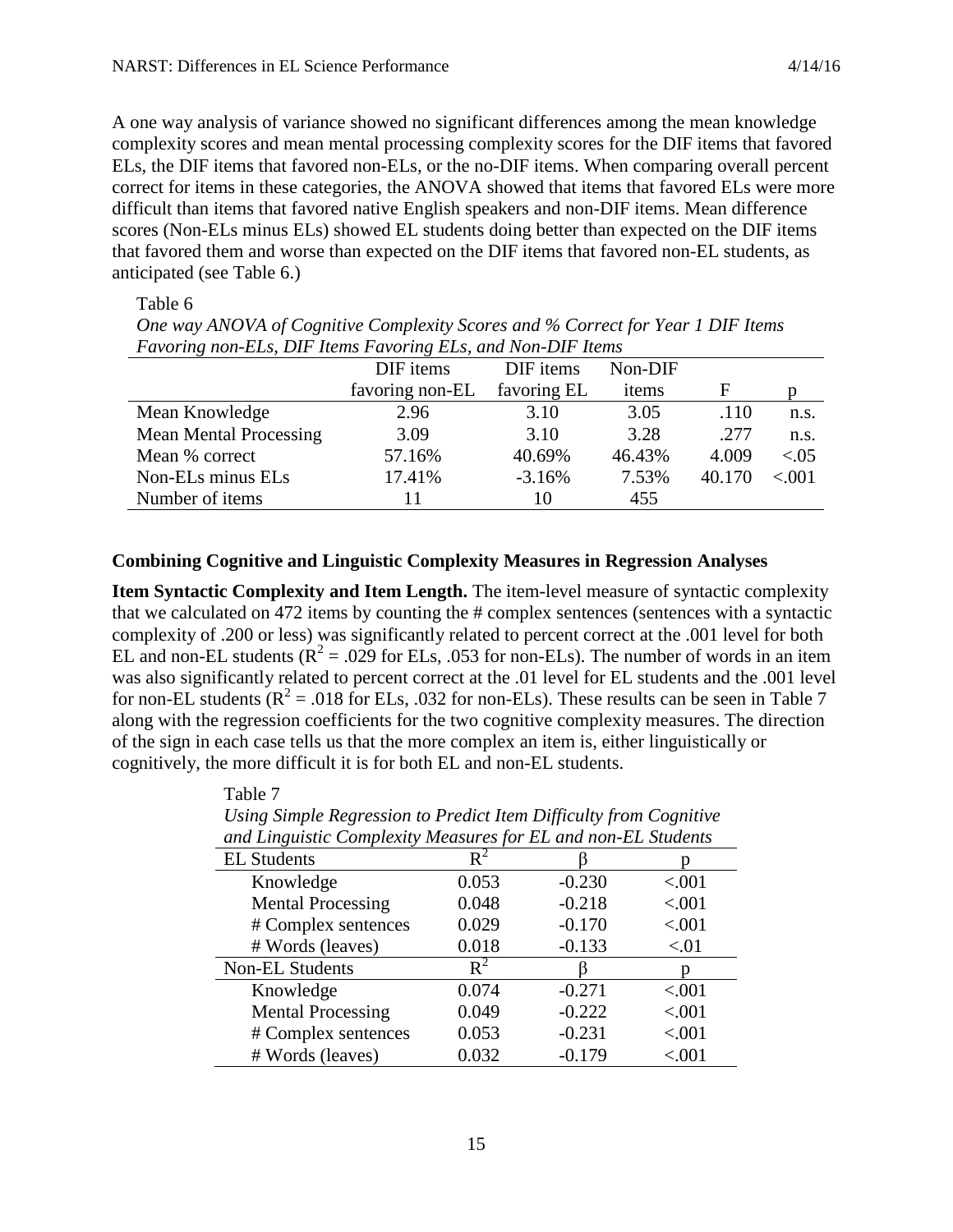Table 8

**Results of Multiple Regression Analyses.** When our four cognitive and linguistic complexity variables (knowledge complexity, mental processing complexity, item-level syntactic complexity, and item length) were used to predict item difficulty in a multiple regression analysis, we found that these four complexity variables explain 8.3% of the variance in item difficulty for EL students and 10.9% of the variance for non-EL students. All variables in the multiple regression equation are significant at the .05 level (Table 8).

| Using Multiple Regression to Predict Item Difficulty from Cognitive |          |        |  |  |  |
|---------------------------------------------------------------------|----------|--------|--|--|--|
| and Linguistic Complexity Measures for EL and non-EL Students       |          |        |  |  |  |
| EL Students $(R^2 = .083)$                                          |          |        |  |  |  |
| Knowledge                                                           | $-0.162$ | < 01   |  |  |  |
| <b>Mental Processing</b>                                            | $-0.179$ | < 01   |  |  |  |
| # Complex sentences                                                 | $-0.173$ | < 01   |  |  |  |
| # Words (leaves)                                                    | 0.165    | < 0.05 |  |  |  |
| Non-EL Students $(R^2 = .109)$                                      |          | n      |  |  |  |
| Knowledge                                                           | $-0.203$ | < .001 |  |  |  |
| <b>Mental Processing</b>                                            | $-0.133$ | < 0.05 |  |  |  |
| # Complex sentences                                                 | $-0.218$ | < .001 |  |  |  |
| # Words (leaves)                                                    | 0.141    | < 0.05 |  |  |  |

**Item Length**. It should be noted that when the number of words (leaves) is used in the multiple regression equation, the sign of the regression coefficient is now positive. That is, longer sentences actually have a positive effect on student performance after cognitive complexity and linguistic complexity are controlled. This can be explained by the fact that the correlation among these variables is moderately high: For mental processing and number of words,  $r = .599$ ; for number of complex sentences and number of words,  $r = .597$ , and for knowledge and number of words,  $r = .541$ . It is not surprising that the more words there are in a test item, the more likely it is that an item will be cognitively and linguistically complex. But after controlling for those factors, it appears that additional words may actually help students understand what the item is asking.

**ETS Language Muse Analysis.** At this time, there is nothing to report from the ETS Language Muse analysis of 35 linguistic features. Preliminary analysis shows that a relatively small number of features are statistically related to item difficulty for both EL and non-EL students. The presence of some of the features seems to be related to higher student performance and some to lower student performance. Additional work is needed to sort out these differences.

**Summary**. The results of this study demonstrate that it is possible to design measures of cognitive (and linguistic) complexity that help explain item difficulty for both EL and non-EL students. The variance in item difficulty that is explained is small, but it is statistically significant in each case. It is understandable that the variance explained would be small, given that the strongest predictor of student performance is likely to be the knowledge they have, not structural features of test items. It also appears that these predictors operate similarly for EL and native English speakers, suggesting that cognitive and linguistic complexity affect the performance of both groups. This, too, is not surprising given that there is a wide range of language proficiency in native English speakers as well as in students whose primary language is not English. Finally, there are differences in how these item features operate, topic by topic, and this will be part of our analysis going forward.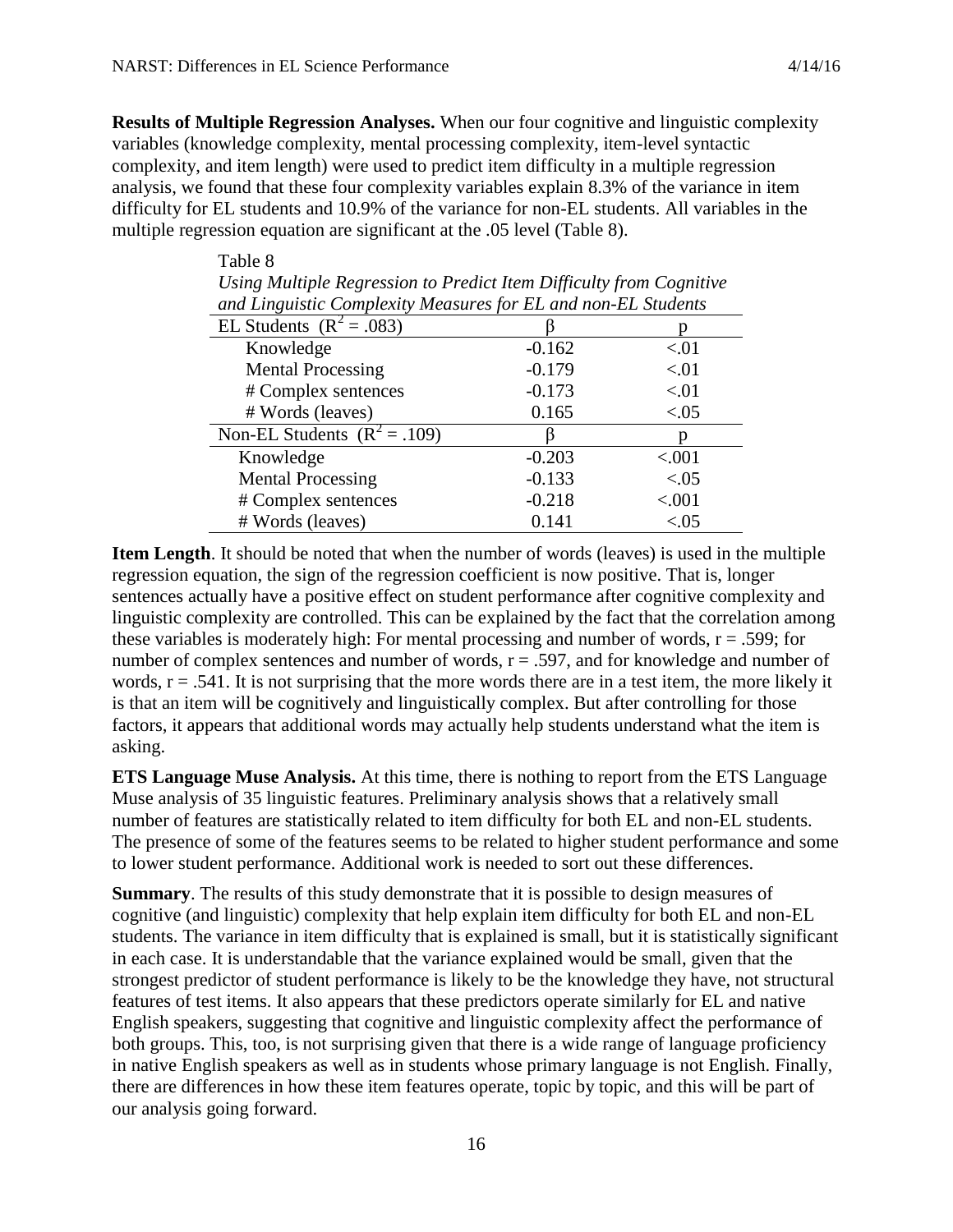#### **References**

- Burstein, J., Shore, J., Sabatini, J., Moulder, B., & Holtzman, S. (2012, April). *The Language MuseSM System: Linguistically-focused instructional authoring*. Paper presented at the annual meeting of the National Council on Measurement in Education (NCME), Vancouver, BC.
- DeBoer, G. E., Herrmann-Abell, C. F., Gogos, A., Michiels, A., Regan, T., & Wilson, P. (2008). Assessment linked to science learning goals: Probing student thinking through assessment. In J. Coffey, R. Douglas, & C. Stearns (Eds.), *Assessing student learning: Perspectives from research and practice* (pp. 231-252). Arlington, VA: NSTA Press.
- Ferrara, S., Huff, K., & Lopez, E. (2010). Targeting cognition in item design to enhance valid interpretations of test performances: A case study and some speculations. In *Cognition and Valid Inferences about Student Achievement: Aligning Items with Cognitive and Proficiency Targets*. Denver, CO.
- Haladyna, T. M., Downing, S. M., & Rodriguez, M. C. (2002). A review of multiple-choice item-writing guidelines for classroom assessment. *Applied Measurement in Education, 15*(3), 309-334.
- Haladyna, T. M., & Downing, S. M. (1989). Validity of a taxonomy of multiple-choice-itemwriting rules. *Applied Measurement in Educa*tion, *2*(1), 51-78.
- Hess, K. K., Jones, B. S., Carlock, D., & Walkup, J. R. (2009). Cognitive rigor: Blending the strengths of Bloom's taxonomy and Webb's depth of knowledge to enhance classroom-level processes. Education Resources Information Center.
- Holland, P. W. and Thayer, D. T. (1988). Differential item performance and the Mantel-Haenszel procedure. In H. Wainer and H. I. Braun (Ed.), *Test validity*. Hillsdale, NJ: Lawrence Erlbaum Associates.
- Kehoe, J. (1995). Writing multiple-choice test items. *Practical Assessment, Research & Evaluation, 4*(9), Available: http://pareonline.net/getvn.asp?v=4&n=9. Retrieved 3/8/08.
- Klammer, T. P., Schulz, M. R., & Della Volpe, A. (2000). Analyzing English grammar (3rd ed.). Needham Heights, MA: Allyn & Bacon.
- Klein, D. & Manning, C. (2014). The Stanford Parser: A statistical parser. Version 3.5.0. http://nlp.stanford.edu/software/lex-parser.shtml.
- Knaus, K., Murphy, K., Blecking, A., & Holme, T. (2011). A valid and reliable instrument for cognitive complexity rating assignment of chemistry exam items. *Journal of Chemical Education*, *88*(5), 554–560.
- Kopriva, R. J., & Winter, P. C. (2012). *Designing a cognitive skills framework for item development*.
- Krippendorff K. (2004). Reliability in Content Analysis: Some Common Misconceptions and recommendations. *Human Communication Research*, *30*(3), 411-433.
- Lee, O., Quinn, H., & Valdés, G. (2013). . Science and language for English language learners in relation to Next Generation Science Standards and with implications for Common Core State Standards for English language arts and mathematics. *Educational Researcher*, 42, pp. 223-233.